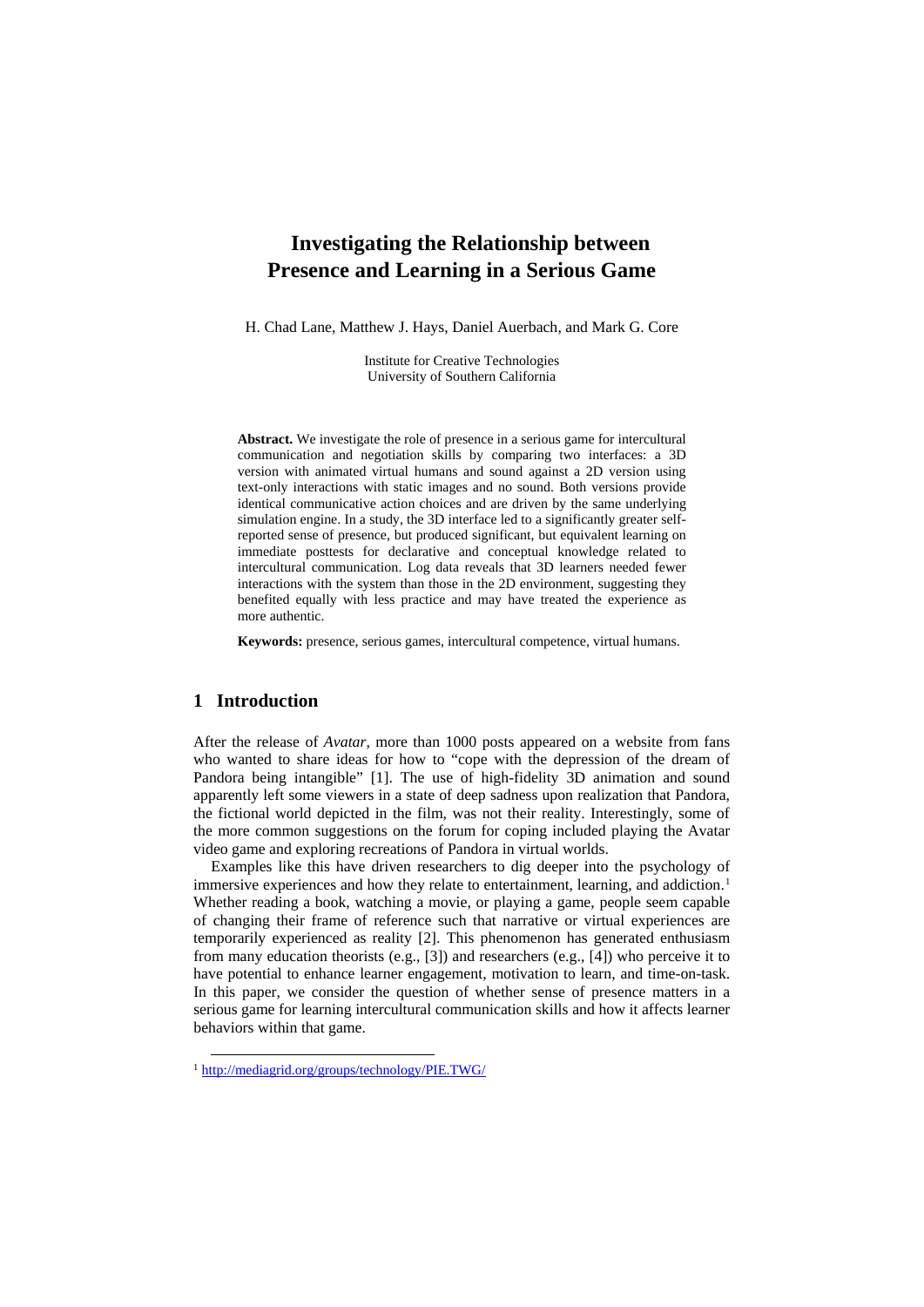### **2 Games, motivation, presence, and learning**

There is a growing body of evidence that educational games, when built on sound pedagogical design principles, are effective at promoting learning [5-6]. However, it has been suggested that these learning gains are often due to instructional design features (e.g., availability of feedback) rather than any unique properties of games [7]. Of course, advocates quickly point out that there is more to learning than just cognitive gain. A good example comes from Malone and Lepper [8] who focused on nurturing *intrinsic motivation*—the "will to learn" for its own sake, without extrinsic reward. They analyzed opinions of elementary school students on a variety of games (circa 1980) in order to identify which properties were most appealing. A key finding was that the children displayed a preference for *fantasy* contexts that could evoke "mental images of physical or social situations not actually present" (p. 240). Further, for educational games, they assert that fantasies should be made *endogenous*, which means mastery of the learning content should lead to success in the game. Fantasy, something that is not typically considered important in instructional design, has been shown to enhance learning and dramatically increase learner motivation [9-10].

Fantasy therefore seems like an important element for educational game design, but how can we determine whether a learner has chosen to engage the fantasy? Answering this question requires a closer look at the learning experience from the learner's point of view. One potential indicator is whether the learner experiences a greater *sense of presence* while using the game. We adopt Lombard and Ditton's definition of presence as "the illusion of non-mediation" in which "a person responds as if the medium were not there" [11]. For the purposes of our task domain, intercultural communication, we are specifically interested in *social presence*—the degree to which a learner feels that an interaction with a virtual character is real.

Most studies examining the role of presence in immersive learning environments have not shown a direct link. Crystal Island, a 3D game for teaching microbiology and genetics, has been shown to enhance presence, involvement, and motivation, but not learning when compared to a comparable non-game-based control [12]. An immersive version of Design-a-Plant [13] was compared with a less immersive counterpart, but produced no differences in learning. However, *personalization* did lead to a greater sense of social presence with a pedagogical agent, and this positively influenced learning. In a study of the virtual Puget Sound, presence also lead to better conceptual understanding of water movement and salinity [14]. The authors hypothesize that higher presence may pay off only when the targeted domain knowledge directly involves it (e.g., understanding of a physical space in this case).

### **3 BiLAT: A serious game for intercultural communication**

The context for our work is BiLAT, a serious game for practicing the preparation, execution, and understanding of bi-lateral meetings in a cultural context. Here, we focus on face-to-face meetings between learners and virtual characters, even though BiLAT's overall scope is much broader [15]. Our focus is on basic intercultural communicative skills necessary to build trust and reach agreements.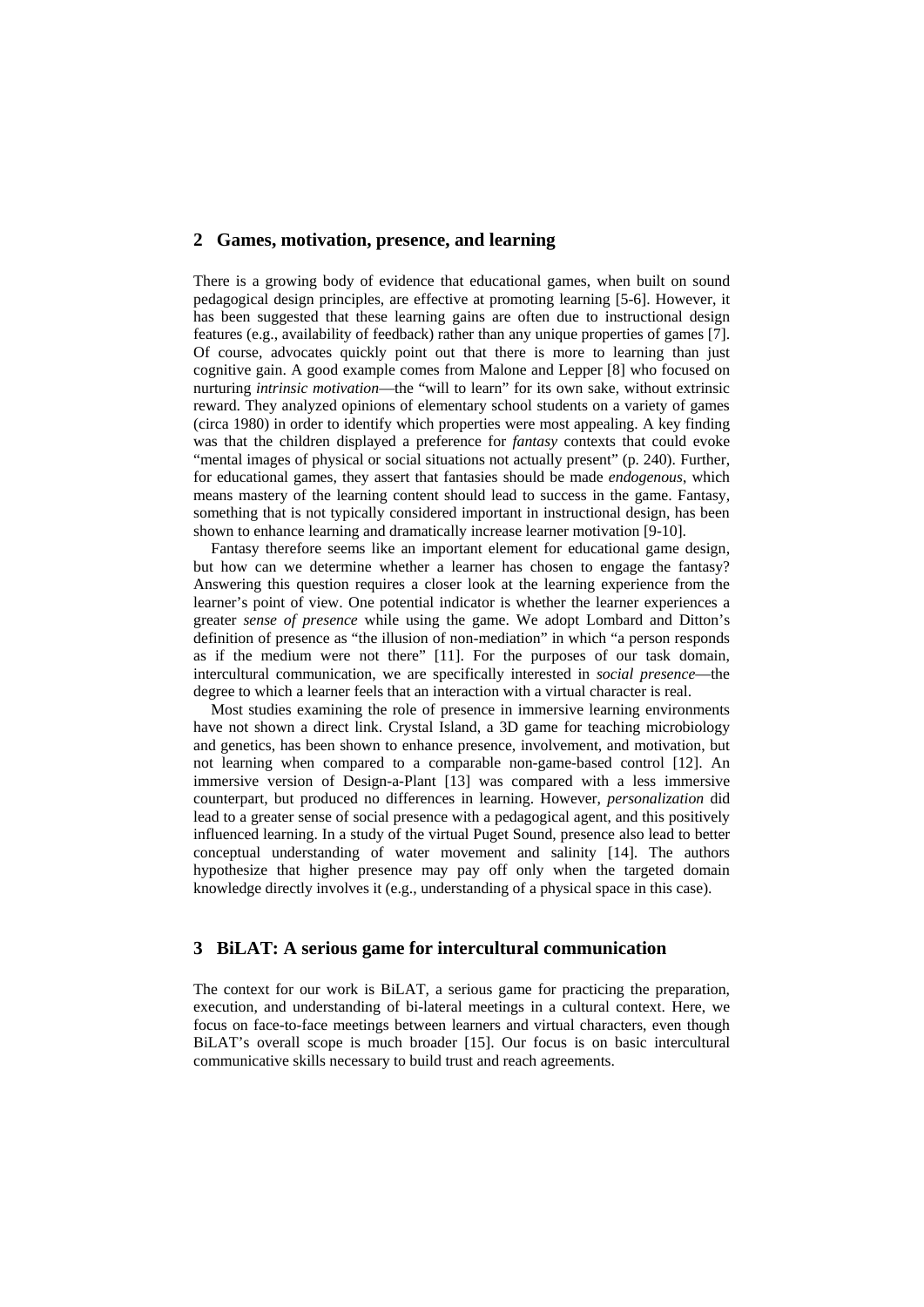

**Figure 1.** Screenshots from BiLAT, a game for intercultural communication.

In BiLAT, learners meet with one or more characters to achieve a set of predefined objectives. For example, the learner may need to convince a high-ranking local official to stop imposing an unjust tax on their people, or reach an agreement about who will provide security at a local marketplace. In all cases, the learner is required to adhere to Arab business cultural rules, establish a relationship, and apply integrative negotiation techniques. Specifically, BiLAT is designed as a practice environment for learning win/win negotiation techniques, which suggest learners should proactively strive to meet characters' needs as well their own [16]. To achieve these goals, learners must also apply their understanding of the character's culture to modify their communicative choices [17].

Two screenshots of the BiLAT 3D interface are shown in Figure 1. On the left is one of several navigation screens used in the game. On the right is the meeting screen, where learners spend much of their time during play. Figure 2 shows an alternative, 2D version of the BiLAT meeting screen. To take a communicative action in either, the learner selects from a menu of conversational actions. The user can engage in small talk (e.g., "talk about soccer"), ask questions (e.g., "ask who is taxing the market" and "ask if he enjoys travel"), state intentions (e.g., "say you are interested in finding a mutually beneficial agreement"), among other possibilities. Physical actions are also available (e.g., "remove sunglasses" or "give medical supplies"). There are roughly 70 actions for each character in BiLAT. In both interfaces, corresponding dialogue text is displayed in a dialogue window and available for the duration of the meeting.

Guidance is provided by an intelligent tutoring system (a "coach") that monitors the meeting and provides unsolicited help [18]. Help can come in the form of *feedback* about a previous action (e.g., explain a reaction from the character by describing an underlying cultural difference) or as a *hint* about what action is appropriate at the given time. Further, this coaching support is withdrawn gradually with time and learner success (i.e., it is "faded"). These messages appear in the dialogue window of BiLAT. After each meeting, the system also guides the learner through an interactive review that digs deeper into underlying cultural issues and decisions made by the user [15], but in the study reported below, this functionality was disabled since it is not available in the 2D interface.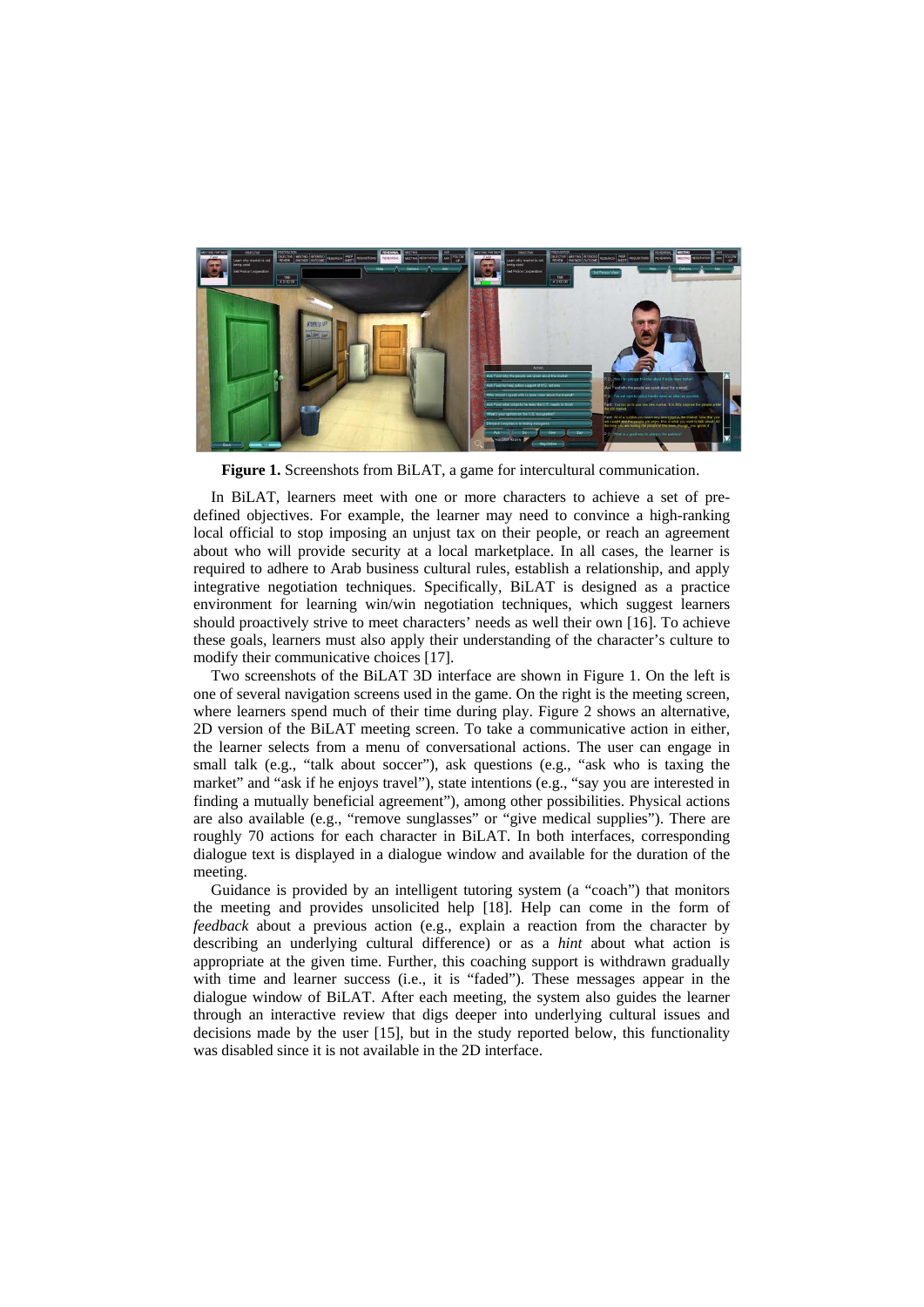

**Figure 2.** A flash-based, non-immersive interface for BiLAT.

BiLAT characters possess culturally-specific models of how they expect meetings to progress. This includes expectations for an opening phase, a social period, a business period, and a closing social period. These phases are derived from live role playing sessions with subject-matter experts early in the development of BiLAT [15]. An example of a knowledge component taught by BiLAT is to *follow the lead of your host*. If a learner chooses an action that is not appropriate for the current phase of a meeting, the character will respond negatively. The intelligent tutoring system provides support for phase-related problems as well as other culture-related topics [18]. Trust, which is directly affected by the ability of the learner to take appropriate and effective actions, is a major factor in whether BiLAT characters will be agreeable or difficult. It is common for learners to conduct multiple meetings with the same character to achieve objectives.

Both interfaces are controlled by the same simulation and differ only in their appearance and use of sound. Characters in the 3D version respond in a synthesized voice with physical gestures. The facial expressions, nonverbal behaviors, and speech of the characters are all synced with their utterances [15]. In the 2D interface, character images are static and only show their face. No sound is available in the 2D interface which means that learners must read character responses in the dialogue window. In both interfaces, coaching messages appear only as text and thus must also be read by the learner (if desired).

# **4 Method**

In this section we describe an experiment intended to determine how the two interfaces differed in terms of their ability to create a sense of presence in the learner, and whether this had any impact on learning and learner behaviors.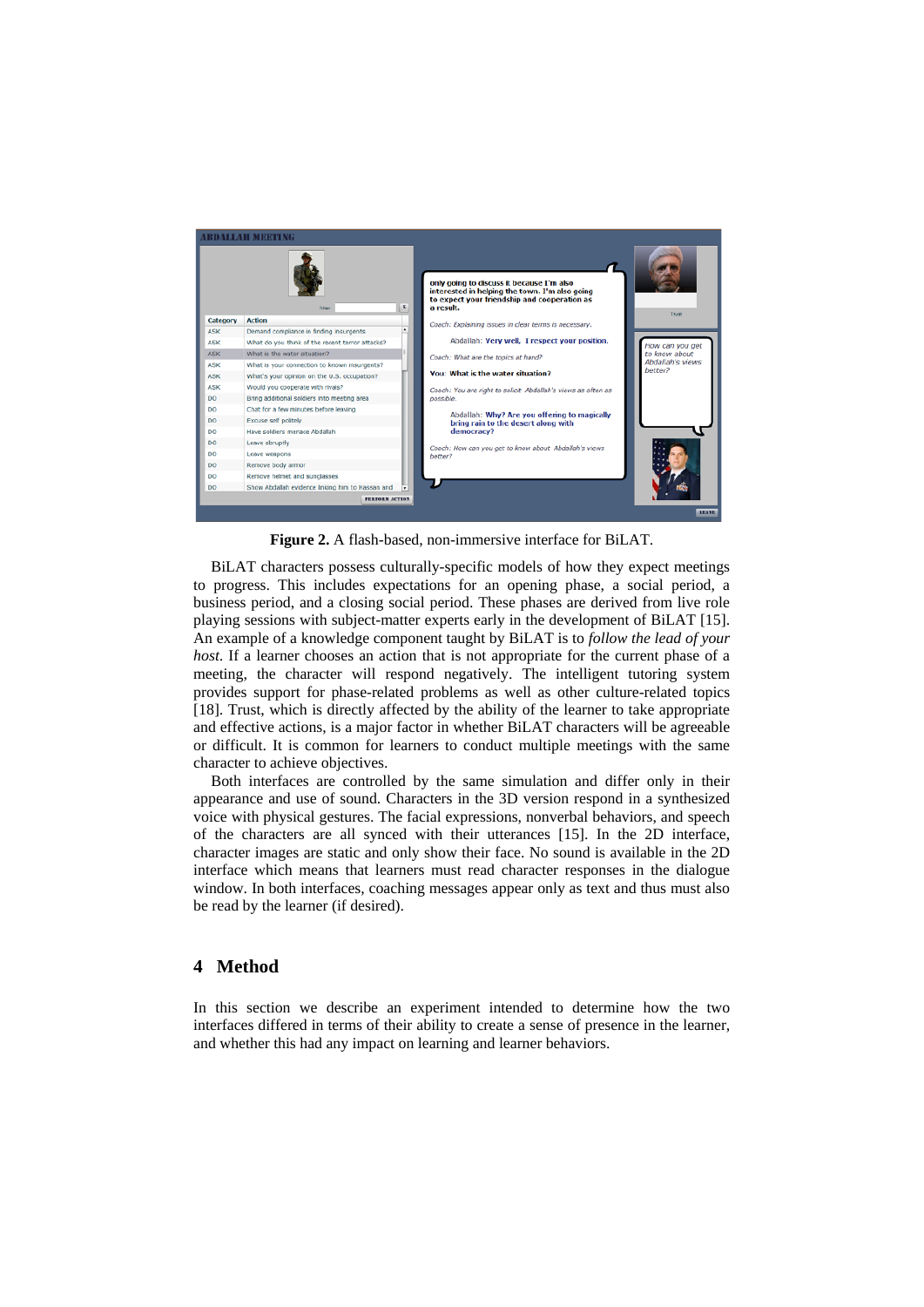### **4.1 Participants**

Participants were 46 U. S. Citizens who were college students from universities in southern California. They were between 18 and 42 years of age and reported that they were able to speak English on a native level.

### **4.2 Design**

There was a single independent variable: interface. It was manipulated betweensubjects. One group of participants conducted their meetings in the 3D environment (Figure 1), which included simulated speech and animation. The other group used the less immersive—but functionally equivalent—2D interface (Figure 2).

### **4.3 Procedure**

Pretest. After responding to fliers posted at universities in southern California, participants were emailed a link to an online pretest. The pretest had two parts. The first part was the Situational Judgment Test (SJT). The SJT presents eight scenarios, each of which is followed by three or four possible responses. Participants provided ratings ( $0 =$  "very poor action,"  $5 =$  "mixed/okay action,"  $10 =$  "very good action") for each of a total of 28 to-be-rated actions (for details on the SJT, see [15]).

The second part of the pretest comprised seven Cultural Assimilator (CA) items [19]. Each presents a scenario and four interpretations, from which the learner is asked to choose the best. Fourteen scenarios were selected using a voting process with the first two authors and a third intercultural researcher. The selected scenarios involved topics related to interpersonal situations (e.g., explaining why a waiter was confused by the behavior of an international customer) and focused on various cultural settings, including Arab, Japanese, Swedish, and more. Participants were awarded two points for selecting the best interpretation, one point for selecting a plausible but less culturally sophisticated interpretation, and zero points for selecting the weakest explanations [19]. Items were counterbalanced between pre- and posttests and the two versions were determined to be roughly equally difficult in a pilot study.

**Practice with coaching.** After completing the pretest and scheduling an appointment, participants arrived at our institute to interact with the BiLAT system. They were given printed orientation materials (which contained no instructional content) and were randomly assigned to encounter the 2D or 3D interface. They then spent up to 100 minutes meeting with three virtual Iraqi characters in attempts to solve a problem with a fictional U.S.-built marketplace in Iraq. All participants received hints and feedback from the coach during these meetings.

**Practice without coaching.** Next, participants spent up to 30 more minutes meeting with a fourth virtual Iraqi character to resolve a problem at a hospital. Participants used the same interface as they did when solving the market scenario, but the coach provided no hints or feedback during the doctor scenario.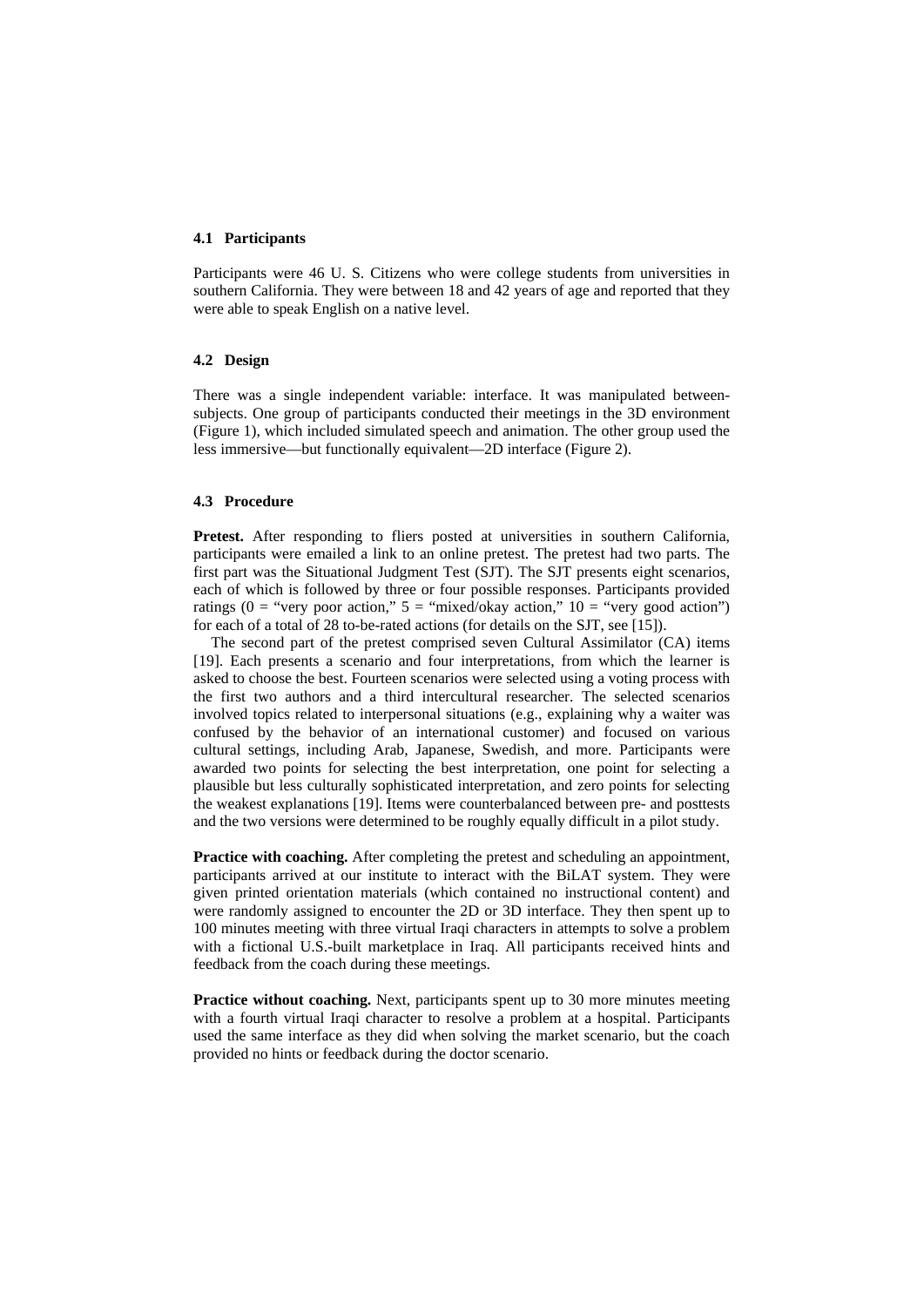| Sense of Presence (TPI, self-report)     | 2D    | 3D      |
|------------------------------------------|-------|---------|
| Social                                   | 2.77  | $3.49*$ |
| Spatial                                  | 2.30  | $3.21*$ |
| In-game posttest (probability of errors) |       |         |
| All errors                               | 0.32  | 0.27    |
| Phase-mismatch errors                    | 0.18  | 0.16    |
| Declarative knowledge (SJT correlation)  |       |         |
| Pretest                                  | 0.594 | 0.516   |
| <b>Posttest</b>                          | 0.718 | 0.718   |
| Cultural knowledge (CA score)            |       |         |
| Pretest                                  | 10.17 | 9.41    |
| <b>Posttest</b>                          | 10.78 | 10.36   |

**Table 1.** Summary of results between conditions (means,  $* =$  significant)

**Presence.** Participants then completed the social and spatial subscales of the Temple Presence Inventory (TPI), a series of self-report measures intended to capture a user's feelings of non-mediation [11]. For example, an item on the social subscale is "How often did you have the sensation that people you saw/heard could also see/hear you?" Items were rated from 1 (low) to 7 (high) and those that did not apply to both interfaces (e.g., questions about the authenticity of sound) were omitted.

**Posttest.** After completing the TPI, participants again completed the SJT and the counter-balanced CA (the seven previously unused questions). After completing the posttest, participants were thanked, compensated, and debriefed.

# **5 Results**

#### **5.1 Presence**

Participants' ratings of presence are shown in Table 1. The 2D interface (*M* = 2.76,  $SD = 1.04$ ) created less social presence than did the 3D interface ( $M = 3.49$ ,  $SD =$ .88). This difference was statistically significant:  $t(44) = 2.54$ ,  $p = .02$ . Similarly, the 2D interface  $(M = 2.30, SD = .99)$  created less spatial presence than did the 3D interface  $(M = 3.21, SD = .99)$ :  $t(44) = 3.09, p < .01$ . These results suggest that our manipulation of presence was successful.

### **5.2 Learning**

**Declarative knowledge.** The SJT required participants to rate actions based on their understanding of Iraqi cultural values. Thus, the SJT was our measure of declarative knowledge. Answers previously provided by three subject-matter experts (SMEs) were considered "correct." We defined improved declarative knowledge as an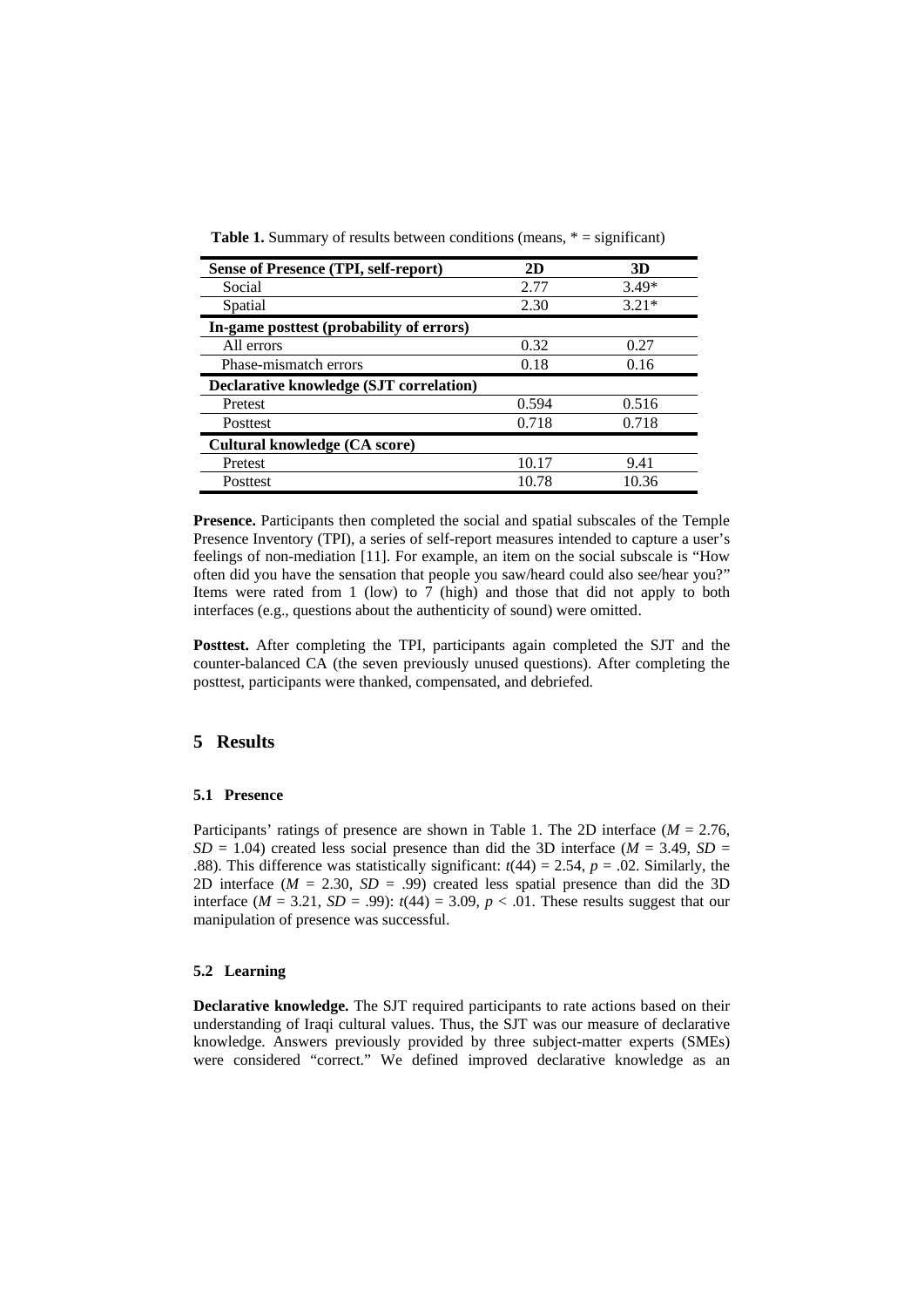increase in participants' correlation with SMEs from pretest to posttest. Across conditions, SJT scores increased from pretest ( $M = .56$ ,  $SD = .20$ ) to posttest ( $M = .72$ ,  $SD = .13$ ), with a large effect size ( $d = .92$ ). It appeared that participants became more correlated with SMEs—an interpretation that was supported by a repeated-measures ANOVA:  $F(1, 44) = 40.04$ ,  $p < .01$ . This result suggests that BiLAT, with the assistance of the coach, is able to improve the acquisition of declarative knowledge.

Further, a median-split analysis revealed a greater improvement in SJT scores for participants with low SJT pretest scores ( $M = .28$ ,  $SD = .14$ ) than for those with high SJT pretest scores ( $M = .04$ ,  $SD = .12$ ). This difference was reliable:  $t(44) = 6.27$ ,  $p <$ .001,  $d = .93$ , and is consistent with that the general result that lower-ability students tend to benefit most from higher levels of guidance [20]. This further suggests that the SJT taps knowledge that is reinforced by coaching.

Table 1 also suggests that participants' SJT scores increased (posttest minus pretest) more with the 3D interface ( $M = .20$ ,  $SD = .18$ ) than with the 2D interface (M  $= .13$ ,  $SD = .17$ ). However, this difference was unreliable:  $t(44) = 1.52$ ,  $p = .14$ . It may appear that between-groups differences on the pretest masked this effect; participants assigned to the 2D interface  $(M = .59, SD = .18)$  seem to have scored higher than those assigned to the 3D interface ( $M = .52$ ,  $SD = .21$ ). However, this difference was also not reliable:  $t(44) = 1.33$ ,  $p = .19$ . There was also no interaction between interface and median-split ( $p = .88$ ). Thus, although the 3D interface created more presence, it did not produce gains in declarative knowledge.

**Applied knowledge.** As discussed above, the coaching system assesses all actions. We defined the learner's ability to apply knowledge as the probability that s/he would select a correct action based on this assessment. To diagnose participants' knowledge, we measured the probability that they would perform an action that was inappropriate in general or was a violation of the current meeting phase (experimenter error corrupted the data from two participants). Participants made approximately as many errors with the 2D interface ( $M = .23$ ,  $SD = .08$ ) as with the 3D interface ( $M = .22$ ,  $SD$  $= .05$ :  $t(42) = .27$ ,  $p = .79$ . The same was true for meeting-phase errors; participants made approximately as many with the 2D interface  $(M = .14, SD = .03)$  as the 3D interface  $(M = .14, SD = .04)$ :  $t(42) = .09$ ,  $p = .93$ . This result suggests that there was little difference between the 2D and 3D interface in terms of errors committed.

**In-game posttest.** As described above, learners interacted with a fourth character with no coaching support. Although it was silent, the coaching system continued to provide records of the errors analyzed above. Table 1 shows the frequency of these errors in the doctor scenario (a software problem corrupted the data from two additional participants). As can be seen, the 2D interface  $(M = .31, SD = .10)$  led to more errors than did the 3D interface  $(M = .27, SD = .10)$ . This difference, however, was not reliable:  $t(40) = 1.54$ ,  $p = .13$ . Meeting-phase errors followed a similar pattern. The 2D interface  $(M = .18, SD = .12)$  led to more errors than did the 3D interface ( $M = .16$ ,  $SD = .11$ ), but the difference was not reliable:  $t(40) = .58$ ,  $p = .56$ . These values were substantially greater than those observed during coached meetings, suggesting that coaching may have become a crutch. However, it appeared not to matter whether assistance had been delivered by the 2D or 3D interface.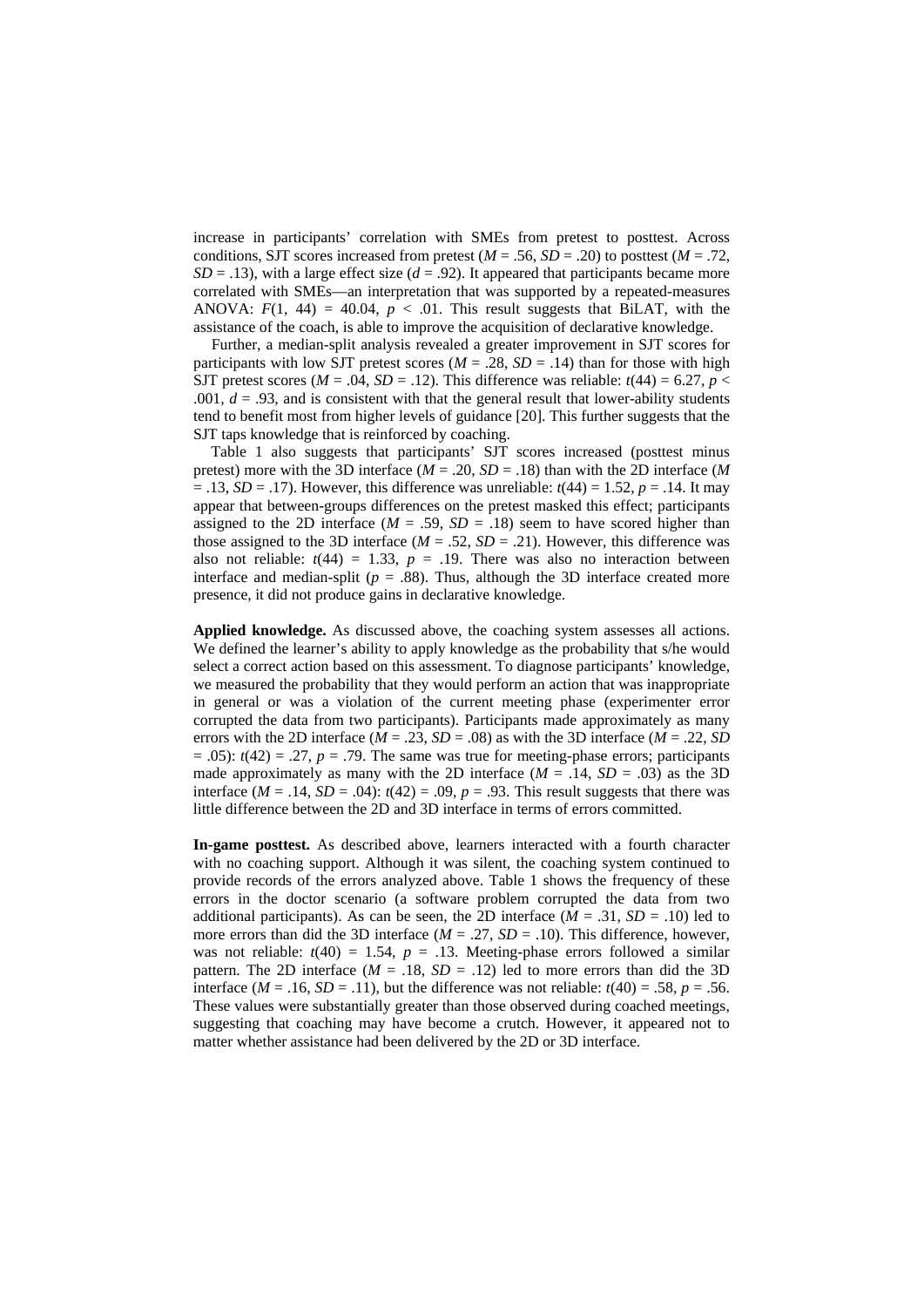**Far-transfer test.** The CA required participants to diagnose a short scenario based on their general understanding of intercultural interactions. It taps general intercultural skills and involves different cultural contexts than those in BiLAT. Table 1 shows participants' CA scores as a function of interface on the pretest  $(M = 9.80, SD = 2.24)$ and posttest  $(M = 10.58, SD = 2.10)$ . Although the increase appeared numerically small, a repeated-measures ANOVA revealed it to be relatively consistent:  $F(1, 43) =$ 3.35, *p* = .07 (one participant's data were lost due to experimenter error). This result is consistent with the SJT data; practice with coaching improves declarative knowledge and marginally improves the ability to transfer that knowledge to other situations.

A median-split analysis revealed a greater improvement in CA scores for participants with low CA pretest scores ( $M = 1.96$ ,  $SD = 2.68$ ) than for those with high CA pretest scores ( $M = -1.00$ ,  $SD = 2.06$ ). This difference was reliable:  $t(43) =$ 3.97,  $p < .001$ ,  $d = .27$ . As with the SJT, low-performing learners enjoyed greater gains from using the system [20]. The decrease for high performers was not reliable and may be due to a ceiling effect (the top performers' average score was 12.06 out of 14 on the pretest). Thus, the increase in score for lower-performing learners (pretest score of 8.30 out of 14) shows that the CA taps knowledge relevant to BiLAT.

Table 1 also shows that participants' CA scores improved more with the 3D interface ( $M = .96$ ,  $SD = 3.28$ ) than with the 2D interface ( $M = .61$ ,  $SD = 2.41$ ). However, this difference was unreliable:  $t(43) = .40$ ,  $p = .69$ . There was also no interaction between interface and median-split  $(p = .70)$  suggesting that the 3D interface did not promote more general cultural understanding than the 2D interface.

#### **5.3 Interaction patterns with virtual characters**

We analyzed the data collected over meetings, actions, and time. Recall that multiple meetings with the same character are often necessary to succeed in BiLAT. During the training period (up to 100 minutes with three characters), participants needed more meetings in the 2D interface ( $M = 13.67$ ,  $SD = 4.15$ ) than they did in the 3D interface ( $M = 10.30$ ,  $SD = 2.88$ ):  $t(42) = 3.14$ ,  $p < .01$ . Participants also performed more actions in each coached meeting in the 2D interface  $(M = 17.70, SD = 4.12)$  than they did in the 3D interface ( $M = 15.09$ ,  $SD = 2.57$ ):  $t(42) = 2.55$ ,  $p = .02$ . With more meetings per session and more actions per meeting, participants in the 2D interface performed nearly 50% more actions than did participants in the 3D interface.

Drilling down into meeting actions, we calculated the amount of time between actions in each interface. During the training period, participants spent slightly longer deciding on their next action in the 3D interface ( $M = 20.67$  sec;  $SD = 8.75$ ) than they did in the 2D interface  $(M = 17.42, SD = 4.92)$ , but this difference was not reliable:  $t(42) = 1.37$ ,  $p = .18$ . During the in-game posttest (no coach), however, participants took substantially more time per action in the 3D interface  $(M = 17.02, SD = 9.63)$ than they did in the 2D interface  $(M = 11.44, SD = 2.44)$ . This difference was reliable:  $t(40) = 2.46$ ,  $p = .02$ . A repeated-measures ANOVA revealed a differential reduction in the interval between actions when the coach was deactivated:  $F(1, 40) = 4.24$ ,  $p =$ .05. It seems that learners in the 3D system took more care in selecting actions, which, along with their higher ratings of social presence, may suggest that they may have treated it as a more authentic social interaction.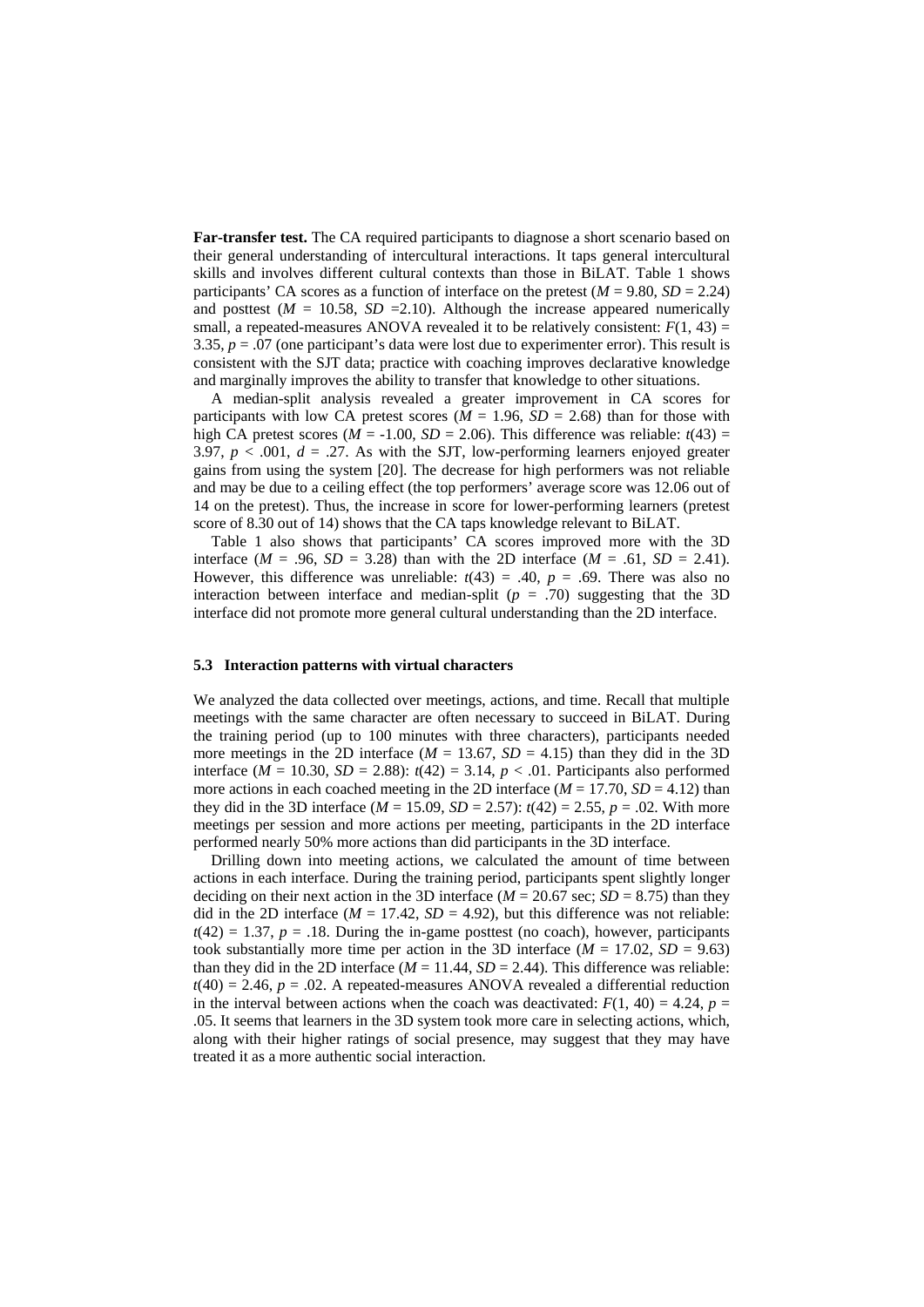#### **5.4 Discussion**

Although learners had a greater sense of presence using the 3D version of BiLAT, we are unable to conclude from our data that presence caused any differences in learning. Both interfaces produced similar learning gains on tests of declarative knowledge (SJT), in-game success (without coaching), and on a far-transfer test of general cultural knowledge (CA). When we combined conditions in our analysis, we found increases in learning for both the SJT (reliably) and on the CA (marginally), as well as significant gains for lower-performing learners on both measures. Since the BiLAT simulation engine drove both interfaces, we conclude that the simulated social interactions are responsible for the observed learning gains. This is consistent with well-known principles of multimedia learning [21], as well as the suggestion that sense of presence is most beneficial for learning when domain knowledge specifically demands it [14]. Our analysis of the behavioral data prevents the conclusion that the 3D interface and the 2D interface are interchangeable, however. Participants who used the 2D interface made decisions more quickly, made more decisions per meeting, and had more meetings with each character. Although the average time to take an action was not statistically different during training, we did find a significant difference in the time participants took to act when coaching was unavailable.

Why, then, were participants in the 2D interface more prone to act than participants who used the 3D interface? One hypothesis is that the 3D interface encourages participants to take meetings more seriously—a direct result of the differential presence experienced. It is also possible that the 3D interface requires more attention and cognitive resources, thereby increasing the time between actions. It took learners more actions per meeting and more meetings per character to build up relationships and successfully complete objectives in the 2D interface than in the 3D interface. If we had designed the experiment to limit the total number of actions (rather than the total amount of time at 100 minutes), then we may have observed greater, reliable differences in our learning measures.

Relatedly, these data suggest that characters' responses and coach feedback in the 3D interface were more economical in producing learning gains. With fewer actions and fewer meetings overall, participants who used the 3D interface nevertheless trended toward greater learning gains than those who used the 2D interface. One hypothesis is that learners in the 3D interface may have reflected on their actions more often than those in the 2D. As the fidelity of immersive simulations continues to increase, along with their ability to create a sense of presence, it will be worthwhile to examine whether there is a concomitant increase in learning along these lines.

Our study has a number of limitations. Perhaps most critically, we included only the meeting component of BiLAT. The full version of the game requires learners to understand a broader context, decide which characters to meet with, conduct research on characters, select an interpreter, conduct more elaborate negotiations, and review their meetings with a reflective tutoring system [15]. Because of time constraints and limitations on the flash-based, 2D interface, we were not able to incorporate these other components of the full BiLAT system, which may have further enhanced learning and presence. A second limitation is that no delayed posttest was given to participants. It is possible that a heightened sense of social presence would enhance retention of knowledge related to social communication skills (similar to [10]).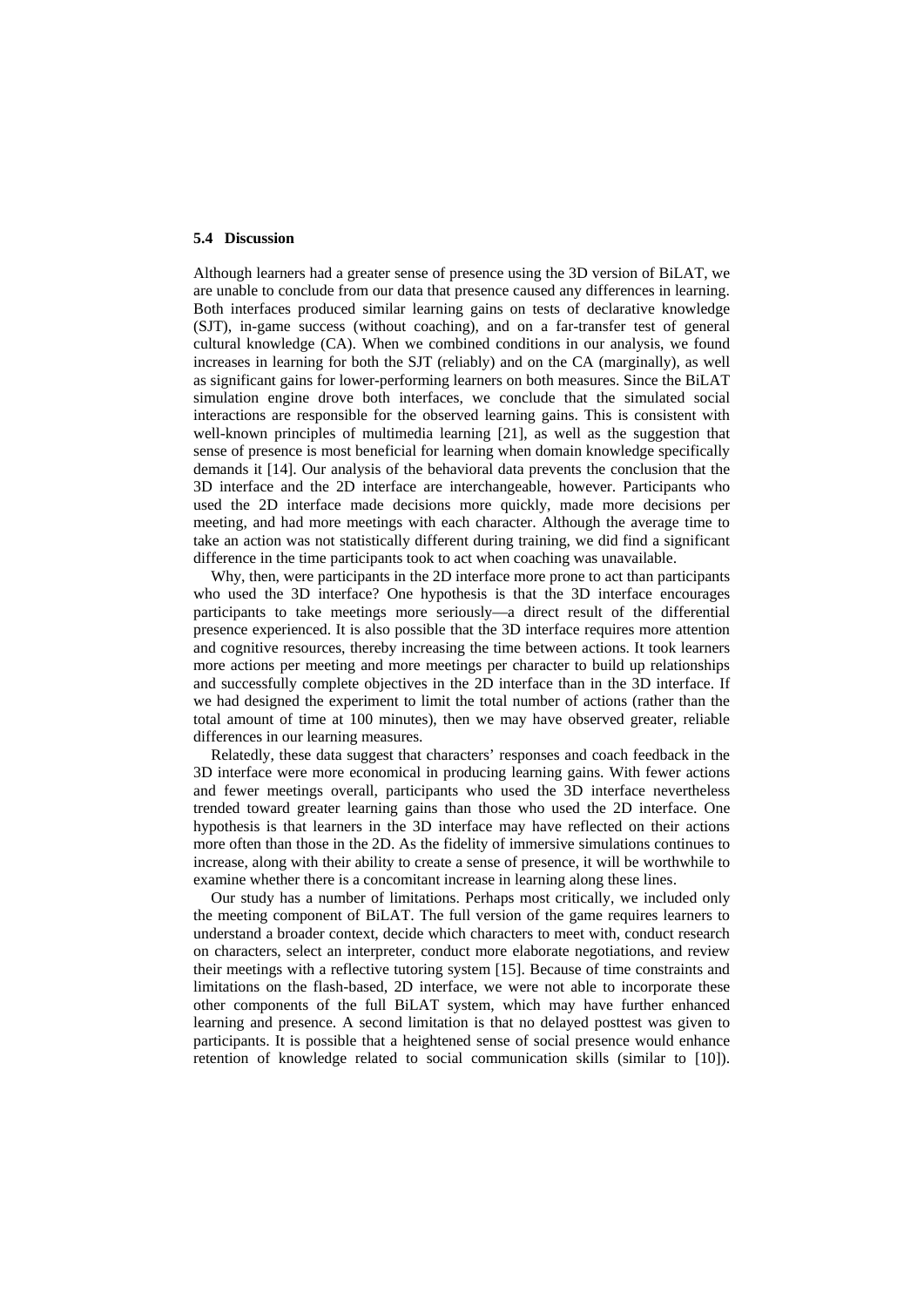Finally, we note the domain knowledge in this study focused on general communicative skills; nonverbal behaviors, tone or rate of speech, or proxemics were not involved. It is possible that social presence and 3D interaction hold greater importance for skills related to these issues.

# **6 Summary and conclusion**

In this paper we compared two interfaces that used the same underlying simulation engine for the practice of intercultural communication and negotiation skills in a serious game. The 3D interface used animated characters with sound while the 2D version used static images without sound. Participants reported a significantly greater sense of presence with the 3D version, but measures of learning revealed that both conditions showed significant but statistically equal gains in terms of declarative and conceptual understanding of cultural knowledge. Analysis of usage data revealed that learners using the 2D interface had significantly more interactions with characters than the 3D version. This means 3D users learned equivalently well with fewer interactions. We hypothesize that they may have been more thoughtful in their communicative choices and perhaps treated the virtual meetings as more authentic.

There are many other factors that should be considered when analyzing learning with virtual human role players. For example, it is important to consider whether learners independently establish social goals, which has been shown to be an antecedent for cultural learning with virtual humans [22]. Another important aspect is the relationship between explicit guidance and presence. In future studies, we plan to examine different feedback policies and assess their impact on users' learning and feelings of presence. The results from this study will form a baseline for comparing other feedback policies and hopefully shed light on identifying optimal levels of presence in virtual environments for learning.

**Acknowledgments.** The project or effort described here has been sponsored by the U.S. Army Research, Development, and Engineering Command (RDECOM). Statements and opinions expressed do not necessarily reflect the position or the policy of the United States Government, and no official endorsement should be inferred. We thank Laura Hamel and Bob Wray at SoarTech [\(www.soartech.com\)](http://www.soartech.com/) for their generosity in sharing and repurposing the 2D interface used in this study.

# **References**

- 1. Piazza, J.: Audiences experience 'Avatar' blues. CNN (January 11, 2010) <http://www.cnn.com/2010/SHOWBIZ/Movies/01/11/avatar.movie.blues/index.html>
- 2. Green, M.C., Strange, J.J., Brock, T.C.: Narrative impact : social and cognitive foundations. Lawrence Erlbaum, Mahwah, N.J.; London (2002)
- 3. Bruner, J.: The narrative construction of reality. Critical Inquiry 18, 1--21 (1991)
- 4. Ritterfeld, U., Cody, M., Vorderer, P. (eds.): Serious Games: Mechanisms and Effects. Routledge, New York, NY (2009)